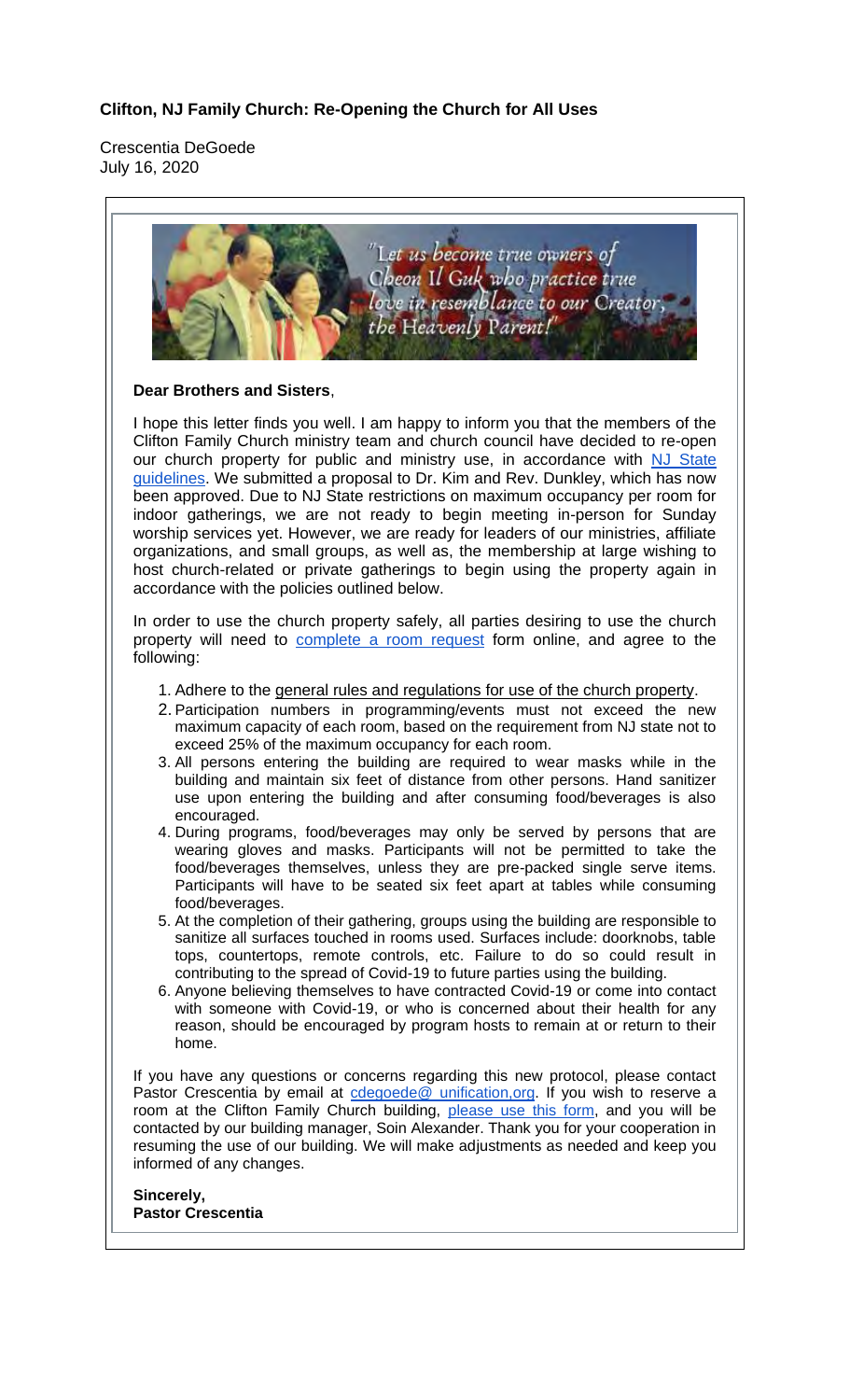

## **Clifton Family Church Room Booking**

Disclaimer

By filling out this form, you have read, understood, and agreed to the terms of use of our property. **Read Rule and Regulations here.** 

| $\ast$                                                                          | I agree to these terms                                                                                                                             |                     |              |
|---------------------------------------------------------------------------------|----------------------------------------------------------------------------------------------------------------------------------------------------|---------------------|--------------|
| <b>Contact Person *</b>                                                         | <b>First Name</b>                                                                                                                                  |                     | Last Name    |
| $E$ -mail $*$                                                                   | ex: myname@example.com                                                                                                                             |                     |              |
| <b>Phone Number *</b>                                                           | Area Code                                                                                                                                          | <b>Phone Number</b> |              |
| <b>Which Ministry or Church</b><br><b>Affiliation is your Program</b><br>Under? | If your program is not under any affiliation or ministry, please type "Personal."                                                                  |                     |              |
| <b>Purpose of the Room</b>                                                      | What Type of Program/Meeting Will You Be Hosting?                                                                                                  |                     |              |
| <b>Estimated Number of</b><br>Participants *                                    | $0\overline{z}$                                                                                                                                    |                     |              |
| Room Type *                                                                     | Chapel (60)<br>Fellowship Hall (35)<br>Daffodil Room (8)<br>Lotus Room (12)<br>Carnation Meeting Room (4)<br>Magnolia Room (15)<br>Lilac Room (12) |                     |              |
| <b>Starting Date &amp; Time *</b>                                               | 07<br>Month<br>展                                                                                                                                   | 16<br>Day           | 2020<br>Year |